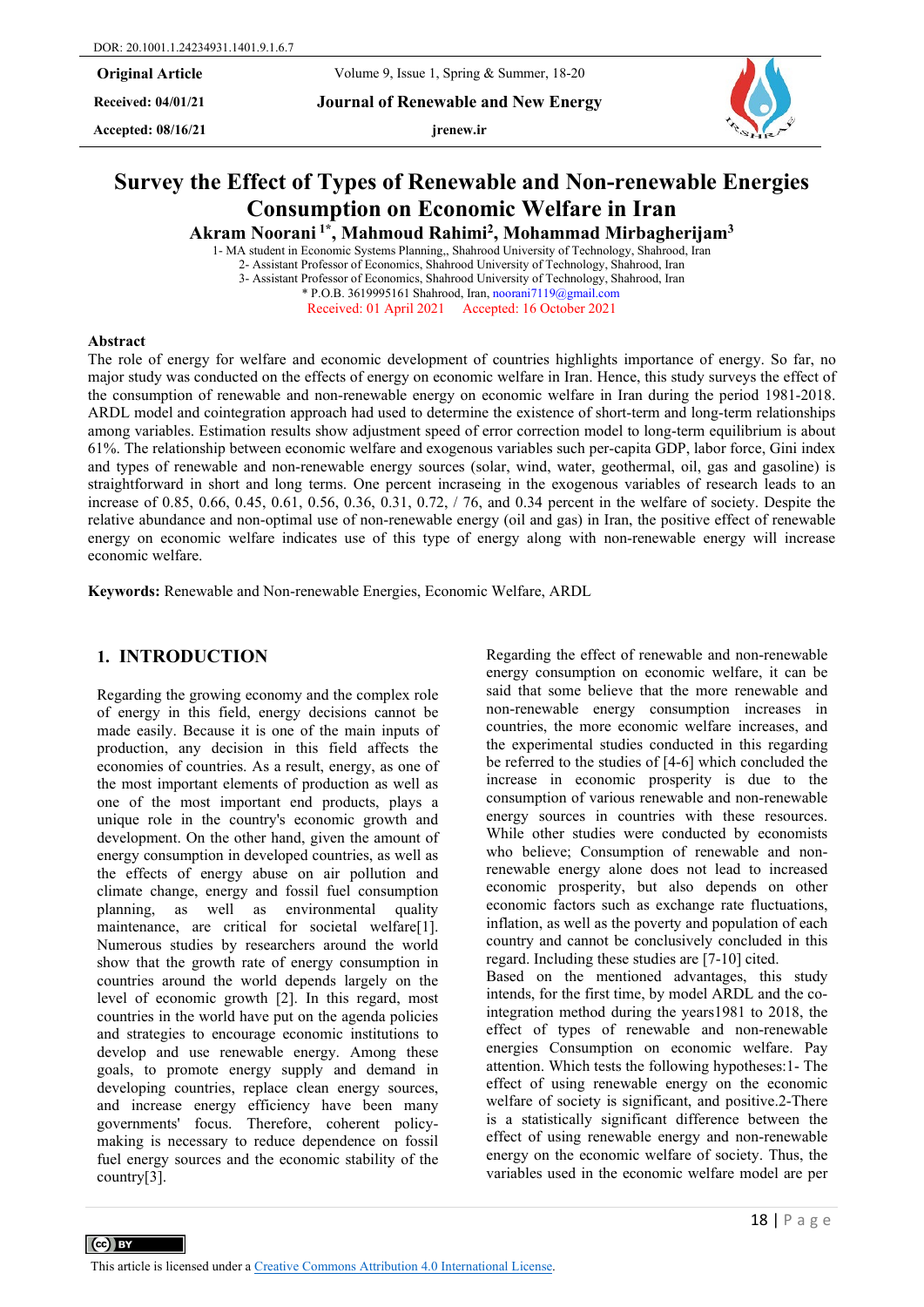capita GDP, labor force, equitable distribution of income, and a variety of renewable and non-renewable energy sources (solar, wind, water, geothermal, oil, gas, and gasoline).

The organization of this part of research will be as follows: the first part is the introduction, the second part is the theoretical literature, the third part is the research background, the fourth part is the introduction of the research model and estimation method, the fifth part is the experimental findings and interpretation of the results and finally, in the final section, conclusions and discussion are Reviewed.

## **2. MATERIAL AND METHOD**

This research, in terms of causal-analytical method and purpose, is practical and the method of data collection is documentary-library. All data of variables are annually tested and based on the whole country, during the years 1981 to 2018, and statistics and information on economic welfare, labor, GDP per capita, equitable distribution of income from the Statistics Center of Iran and various sources Renewable and non-renewable energies (solar, wind, water, geothermal, oil, gas, and gasoline) are extracted from the BP and the refining and distribution of petroleum products to identify and explain the longrun relationship among variables by ARDL method, it was also used.

Considering the importance of energy as one of the most important factors to increase economic wellbeing, in order to model the relationship between renewable and non-renewable energy on economic well-being in the present study, the model of [11,12] based on the equations 1 and 2 are used.

$$
W_t = f(RE_t.GDP_t.LFO_tDin)
$$
  
\n
$$
LnI_t = \alpha_0 + \alpha_1 LnRE_t + \alpha_2 LnGDP_t
$$
  
\n
$$
+ \alpha_3 LnLFO_t
$$
  
\n
$$
+ \alpha_4 LnDIN_t + U_t
$$
\n(2)

Where  $W_t$  as a dependent variable (economic welfare index),  $RE_t$  types of renewable and non-renewable energy (solar, wind, water, geothermal, oil, gas, and gasoline).  $GDP<sub>t</sub>$  per capita GDP, Prodaction  $LFO_t$  labor force  $DIN_t$  is the index of the equitable income distribution. According to [11] study, the dependent variable is considered an experimental model. Therefore, regarding the possibility of structural failure in renewable and non-renewable energies in 2011, two virtual variables DU90 and D90 entered The model is modeled that the variable DU90 from the year of failure onwards is the value of one and the rest of the years the zero of variable D90 for the years after failure, take the numbers 1 and 2, respectively [13].

Moreover, the econometric model used in the present study is defined as follows:

$$
LnW_t = \alpha_0 + \alpha_1 LnRE_t + \alpha_2 LnGDP_t + \alpha_3 LnLFO_t + \alpha_4 LnDIN_t + \alpha_5 D U90 + \alpha_6 D90 + U_t
$$
 (3)

To achieve the goal of this study, according to [11, 14] the model ARDL is used. It is based on a dynamic approach and its general form is as follows:

$$
W_t = \alpha_0 + \sum_{j=1}^p \alpha_j Y_{t-j} + \sum_{i=0}^q \beta_i X_{t-i} + V_t
$$
\n(4)

In this equation, the dependent variable  $W_t$  is a function of the surface values and with the interrupt is the explanatory variable and the values with the interval itself.

#### **3. Results and Discussion**

In this part of the research, the model is estimated to correlate the variables among GDP per capita, labor force, equitable distribution of income and types of renewable and non-renewable energy (solar, wind, water, geothermal, oil, gas, and gasoline) To determine the economic welfare index, before estimating the model, it is necessary to check the reliability of the variables. Since the data of the variables discussed in this research is in the form of an annual time series from 1981 to 2018.Therefore, it is necessary to first test the model variables in terms of statics and instabilities. Then, based on the model, using a self-regression model with distributive intervals, the relationship among the variables was examined to investigate the co-integration relationship. In the next step, considering the Berengi test, Dolado and Mr. Test, the existence of a long-term relationship was investigated. In the following, the vector error correction pattern (VECM) is estimated. Finally, the Granger causality test investigated the causal relationship between economic welfare index variables and renewable and non-renewable energies.

#### **4. Conclusions**

The main purpose of this study is the effect of consumption of renewable and non-renewable energies on the economic welfare in Iran during the period 1981-2018.To analyze the subject, the model ARDL and the co-integration method have been used to determine the existence of short-term and long-term relationships among the variables.

The results revealed that the error correction model has a relatively fast repair speed, and that it can correct 61 percent of the short-term imbalance error in each period to attain long-term equilibrium.It is estimated that the relationship between economic prosperity, per capita GDP, labor force, equitable distribution of income, and variuos renewable and non-renewable energy sources (solar, wind, water, geothermal, oil, gas, and gasoline It is incremental in both the short and long term. the results also show that